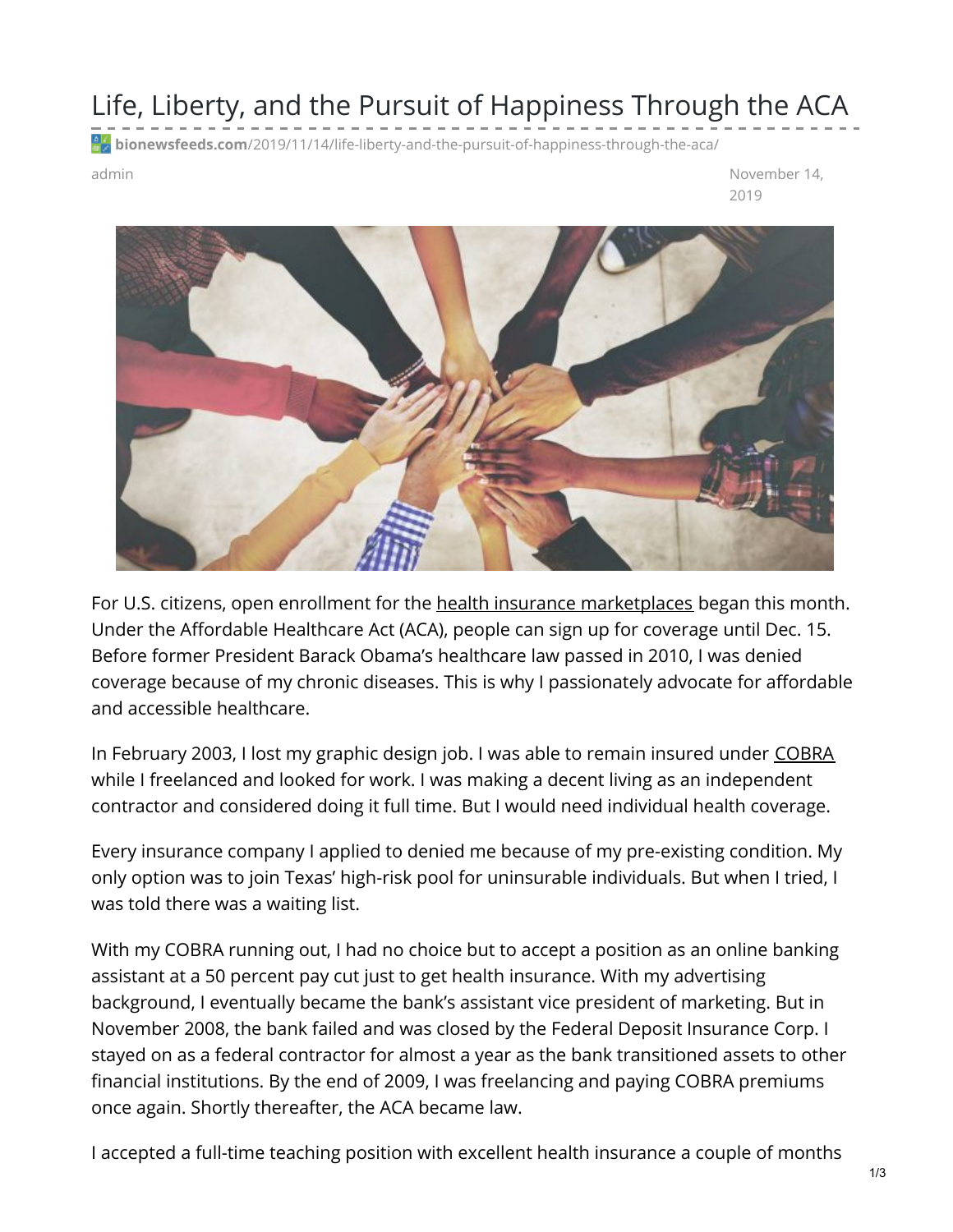later, so I never had to enroll in the marketplace. But with the passing of the ACA, my worries about health insurance disappeared. I could never be denied coverage or charged higher premiums because of my chronic diseases. With the prohibition of lifetime and annual monetary benefits, I no longer had to worry about bankruptcy or losing coverage. Best of all, the ACA covered preventive care, including colonoscopies, at no cost.

After the 2016 election, my anxiety about health insurance returned. When the House of Representatives passed the [American](https://www.congress.gov/bill/115th-congress/house-bill/1628) Health Care Act to repeal the ACA in March 2017, I couldn't idly stand by. For the first time since being diagnosed with Crohn's, I opened up about living with a chronic disease to demonstrate the need for the ACA. I chronicled every doctor's appointment, all my lab work, pictures from Remicade (infliximab) infusions, and even posted bills and insurance claims on Facebook to show the physical, emotional, and financial costs of living with chronic disease.

I became more politically involved. I signed petitions. I attended rallies at the Texas State Capitol. I protested in 100-degree heat outside a town hall with Sen. Ted [Cruz](https://www.cruz.senate.gov/?p=issue&id=34), who famously read the Dr. Seuss book "Green Eggs and Ham*"* on the Senate floor to oppose the ACA. I wrote letters to my senators and representatives. I watched the historic moment when John McCain, battling brain cancer, returned to Washington to vote against the "skinny repeal" plan with a decisive [thumbs-down.](https://www.washingtonpost.com/powerpost/the-night-john-mccain-killed-the-gops-health-care-fight/2017/07/28/f5acce58-7361-11e7-8f39-eeb7d3a2d304_story.html) The next day, I marched down Austin's Congress Avenue, celebrating the brief victory but continuing the fight.

In February 2018, Texas [Attorney](https://www.texasattorneygeneral.gov/news/releases/ag-paxton-and-wisconsin-ag-file-20-state-lawsuit-end-grip-obamacare-texas-and-nation) General Ken Paxton and 19 other states filed a lawsuit against the federal government challenging the law's constitutionality. That December, Fort Worth U.S. District Judge Reed O'Connor ruled the ACA's individual mandate was [unconstitutional,](https://www.texastribune.org/2018/12/14/obamacare-federal-judge-blocks-ken-paxton-unconstitutional/) invalidating the entire law.

The Crohn's & Colitis Foundation (CCF) updated its policy [statement](https://www.crohnscolitisfoundation.org/sites/default/files/2019-06/crohns-healthcare-reform.pdf) on healthcare coverage and access in response to the lawsuit, promising to:

- "Ensure stability by accompanying any repeal of the ACA with a viable replacement;"
- "Maintain basic patient protections and prohibit insurer discrimination against chronic disease patients;"
- "Improve the quality of insurance plans;"
- "Ensure the affordability of insurance plans and that patients share in cost savings."

In April, 17 [patient-advocacy](https://www.fightcancer.org/sites/default/files/National Documents/Amicus Filing.pdf) groups, including the CCF, filed an *amicus curiae* ("friend-of-thecourt") brief in the U.S. Court of Appeals for the Fifth Circuit in the case of Texas v. the United States of America. The court began hearing oral arguments in July, and a decision is expected soon. Depending on the ruling, the case could go before the Supreme Court in 2020.